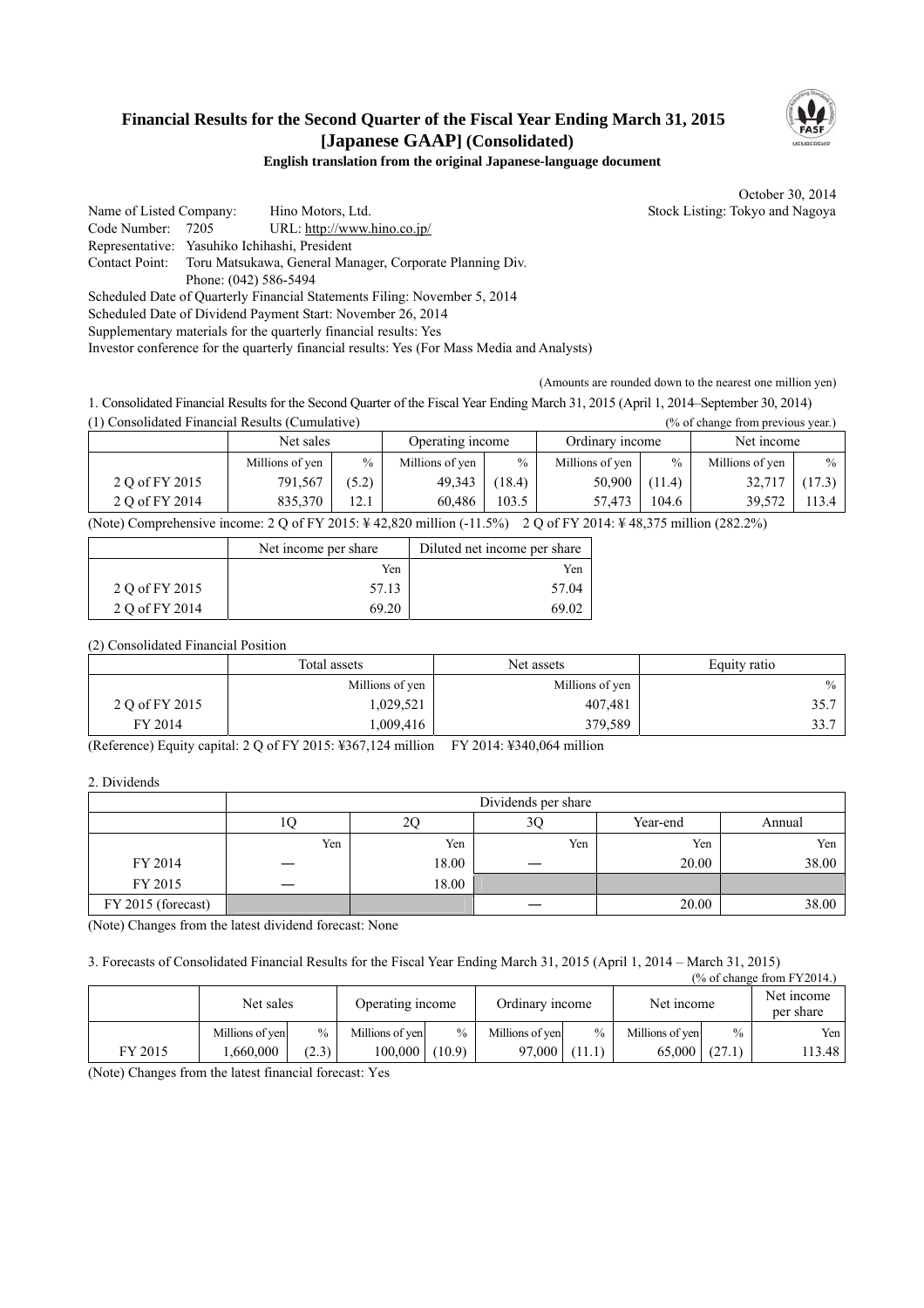\*Notes

- (1) Changes in significant subsidiaries (changes of specified subsidiaries resulting in changes in scope of consolidation) during the current term: None
- (2) Application of the accounting procedures for producing quarterly consolidated financial statements: None

(3) Changes in accounting policies, accounting estimates and restatements:

| 1) Changes in accounting policies due to revisions of accounting standards: | <b>Yes</b> |
|-----------------------------------------------------------------------------|------------|
| 2) Changes in accounting policies due to reasons other than above 1):       | None       |
| 3) Changes in accounting estimates:                                         | None       |
| 4) Restatements:                                                            | None       |

 $(4)$  Number of outstanding shares (common stock)

| 1) Number of outstanding shares (including | 200 |
|--------------------------------------------|-----|
| treasury stock) at end of term             |     |

2) Number of treasury stock at end of term

| tock)          |                    |                |                    |
|----------------|--------------------|----------------|--------------------|
| 2 Q of FY 2015 | 574,580,850 shares | FY2014         | 574,580,850 shares |
| 2 Q of FY 2015 | 1,776,386 shares   | FY 2014        | 2,023,732 shares   |
| 2 Q of FY 2015 | 572,716,644 shares | 2 O of FY 2014 | 571,860,884 shares |

- 3) Average number of shares (quarterly consolidated cumulative period)
- \* Information regarding implementation of quarterly review procedures
	- The review procedures of the Financial Instruments and Exchange Act do not apply to this financial notice, and at the time of release it is being reviewed using procedures for quarterly consolidated financial statements.

\*Statement regarding the proper use of financial forecasts and other remarks

 Descriptions regarding the future, including the financial projections contained in this report, are based on certain assumptions currently available to the Company, which are, at the discretion of the Company, deemed reasonable, and the Company gives no guarantees that it will achieve these results. In addition, actual financial results may significantly vary due to various factors.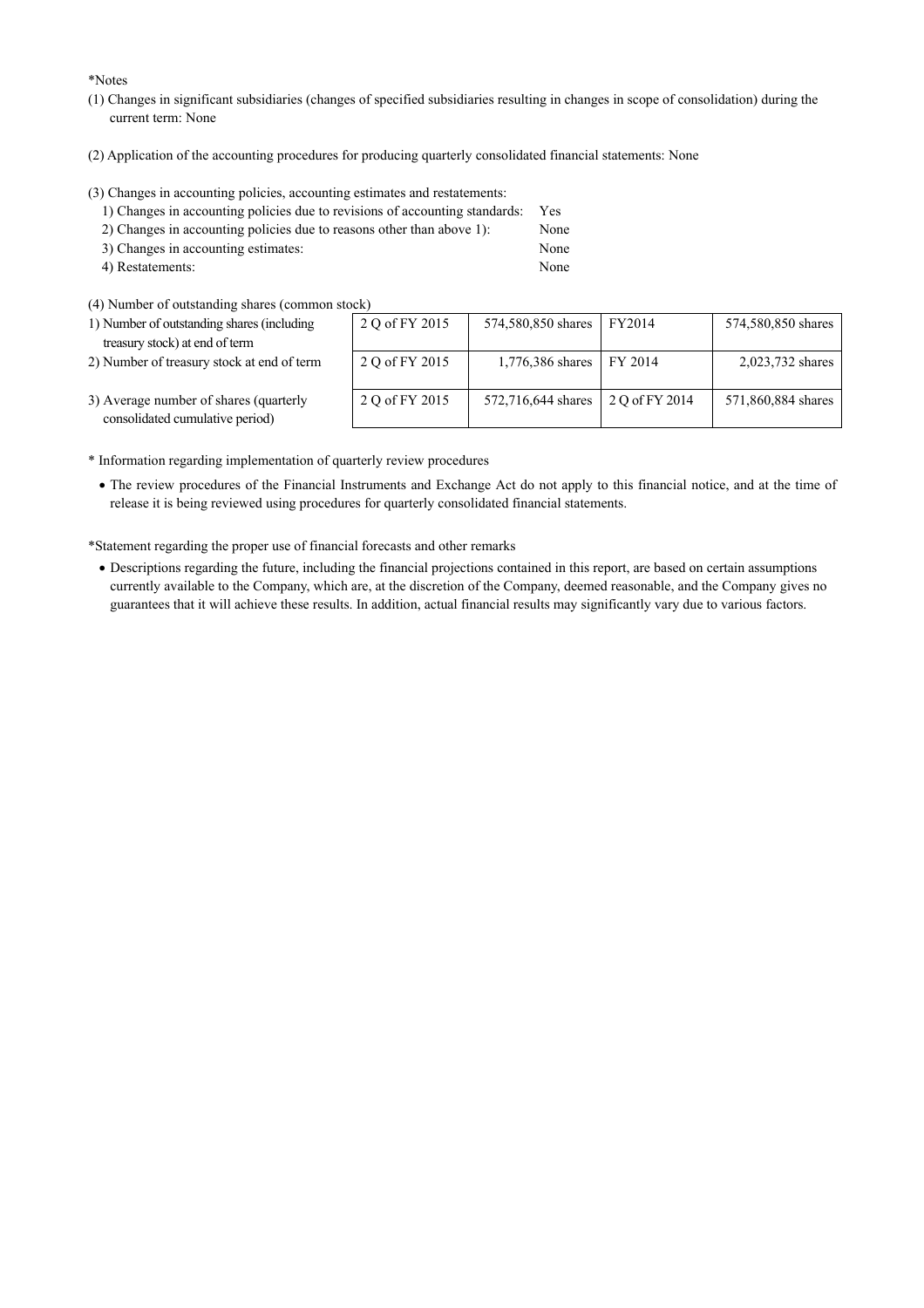(Reference) Forecasts of Non-Consolidated Financial Results for the Fiscal Year Ending March 31, 2015 (April 1, 2014 – March 31, 2015) (% of change from FY2014.)

|         | Net sales       |               | Operating income |               | Ordinary income |       | Net income      |        | Net income<br>per share |
|---------|-----------------|---------------|------------------|---------------|-----------------|-------|-----------------|--------|-------------------------|
|         | Millions of yen | $\frac{0}{0}$ | Millions of yen  | $\frac{0}{0}$ | Millions of yen | $\%$  | Millions of ven | $\%$   | Yen                     |
| FY 2015 | .150.000        | (5.0)         | 58.000           | (12.5)        | 70,000          | (8.0) | 48,000          | (33.1) | 83.78                   |

(Note) Changes from the latest financial forecast: Yes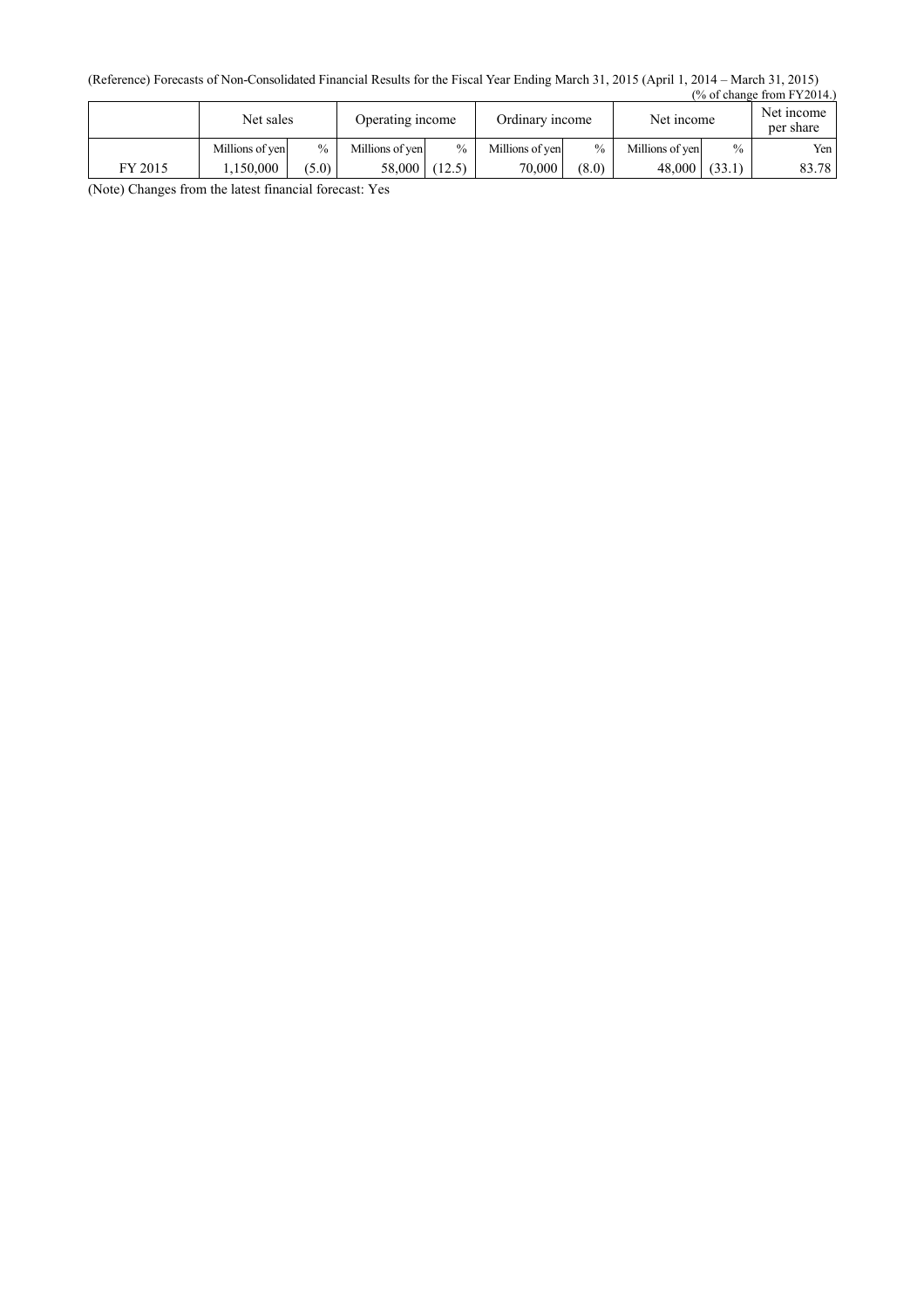## Appendix

# Table of contents of the appendix

| (2) Quarterly Consolidated Statements of Income and Quarterly Consolidated Statements of Comprehensive |  |
|--------------------------------------------------------------------------------------------------------|--|
| Income                                                                                                 |  |
| Quarterly Consolidated Statements of Income                                                            |  |
|                                                                                                        |  |
| Quarterly Consolidated Statements of Comprehensive Income                                              |  |
|                                                                                                        |  |
|                                                                                                        |  |
|                                                                                                        |  |
|                                                                                                        |  |
|                                                                                                        |  |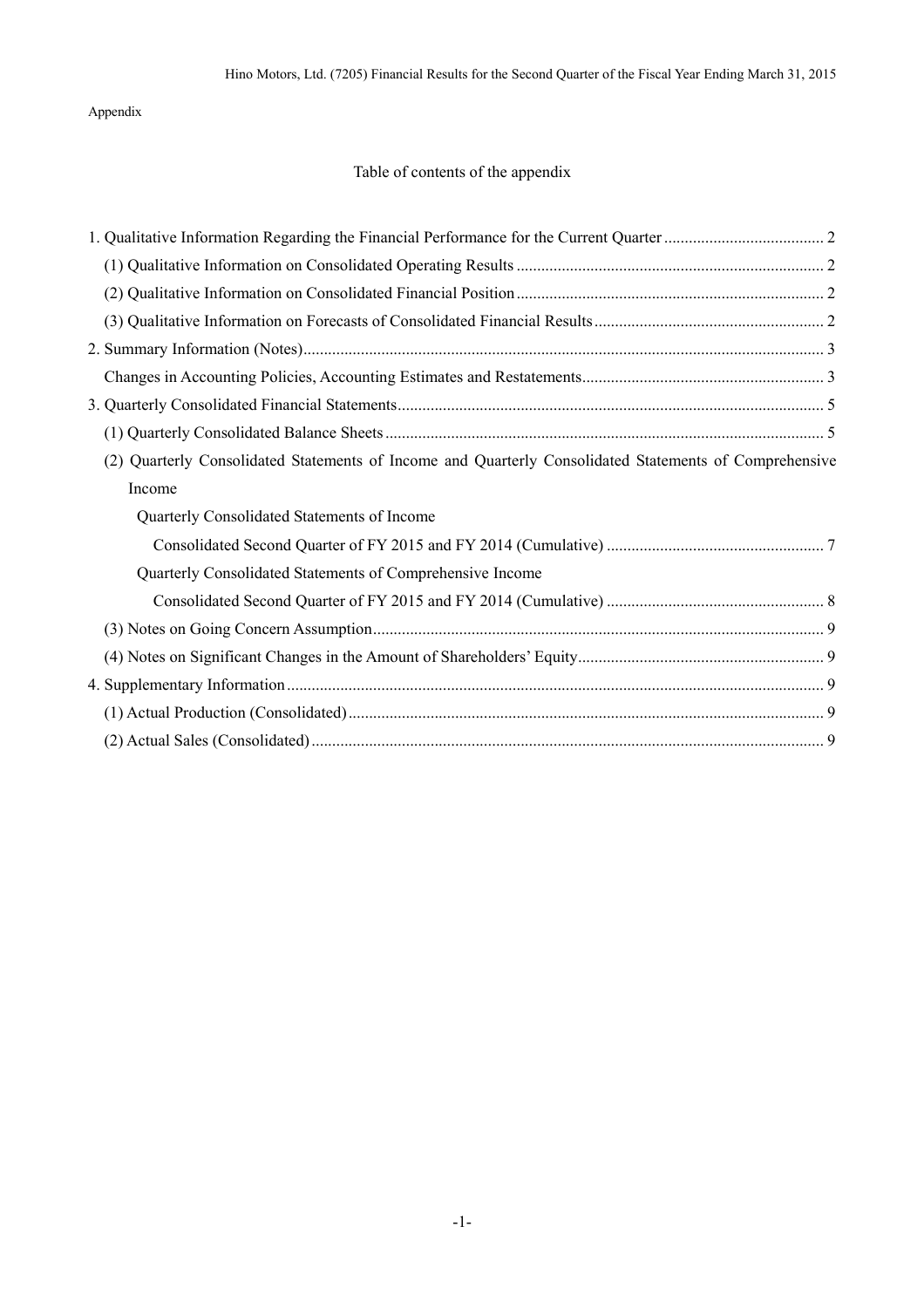## <span id="page-4-1"></span><span id="page-4-0"></span>**1. Qualitative Information Regarding the Financial Performance for the Current Quarter (1) Qualitative Information on Consolidated Operating Results**

As for the Japanese domestic truck market during the current second quarter (six months), although there was a negative reaction following a rush in demand ahead of the consumption tax hike mainly in the current first quarter, economic recovery led to the improvement in the movement of freight and solid investment in construction. Consequently, the total demand for heavy- and medium-duty trucks increased to 39.3 thousand units by 5.7 thousand units (17.0%) compared to the same quarter in the previous year. Total demand for light-duty truck increased to 44.1 thousand units by 3.7 thousand units (9.2%) compared to the same quarter in the previous year.

As for Japanese domestic sales, as a result of sales activities implemented in a concerted effort by a group, the total sales volume of trucks and buses increased to 26.1 thousand units by 4.0 thousand units (17.9%) compared to the same quarter in the previous year.

As for overseas sales, mainly because the sense of uncertainty in Thailand and Indonesia brought the stagnation of the markets, sales volume decreased to 49.8 thousand units by 7.2 thousand units (-12.7%) compared to the same quarter in the previous year.

As a result of the above, total unit sales of Hino Brand trucks and buses decreased to 75.9 thousand units by 3.3 thousand units (-4.2%) compared to the same quarter in the previous year.

As for the volume of sales to Toyota Motor Corporation, mainly because the sales of "Land Cruiser Prado" decreased, total sales volume decreased to 87.2 thousand units by 5.3 thousand units (-5.7%) compared to the same quarter in the previous year.

As a result of the above, net sales in the current second quarter were ¥791,567 million, which is a decrease of ¥43,803 million (-5.2%) as compared to the same quarter in the previous year. As for profit and loss, affected by such as decrease in overseas sales, operating income was ¥49,343 million which is a decrease of ¥11,143 million (-18.4%) compared to the same quarter in the previous year, ordinary income was ¥50,900 million which is a decrease of ¥6,573 million (-11.4%) compared to the same quarter in the previous year, and quarterly net income was ¥32,717 million which is a decrease of ¥6,855 million (-17.3%) compared to the same quarter in the previous year.

### <span id="page-4-2"></span>**(2) Qualitative Information on Consolidated Financial Position**

Total assets at the end of the second quarter increased by ¥20,105 million to ¥1,029,521 million compared to the end of the previous fiscal year. This is mainly because of an increase in merchandise and finished goods by ¥38,087 million, although there is a decrease in cash and deposits by ¥16,674 million.

Liabilities decreased by ¥7,786 million to ¥622,040 million compared to the end of the previous fiscal year. This is mainly because income taxes payable decreased by ¥10,509 million.

Net assets increased by ¥27,891 million to ¥407,481 million compared to the end of the previous fiscal year. This is mainly because net income of ¥32,717 million was recorded, despite dividends from retained earnings of ¥11,453 million were paid.

#### <span id="page-4-3"></span>**(3) Qualitative Information on Forecasts of Consolidated Financial Results**

As for the Japanese truck and bus markets, firm trends are expected to be continued thanks to economic recovery and steady public investment. As for the overseas truck and bus markets, the demands in Thailand and Indonesia are estimated to recover, but we will pay attention to the time and scale of the recovery. In other countries and regions, we will keep popularizing and promoting the Hino brand to expand our market.

As for earnings, in addition to increasing sales volume through assertive sales efforts and providing total support to customers, efforts to improve profitability and reduce costs will continue. Structural reforms to improve future stability will also continue.

The current earnings forecast has been revised as follows.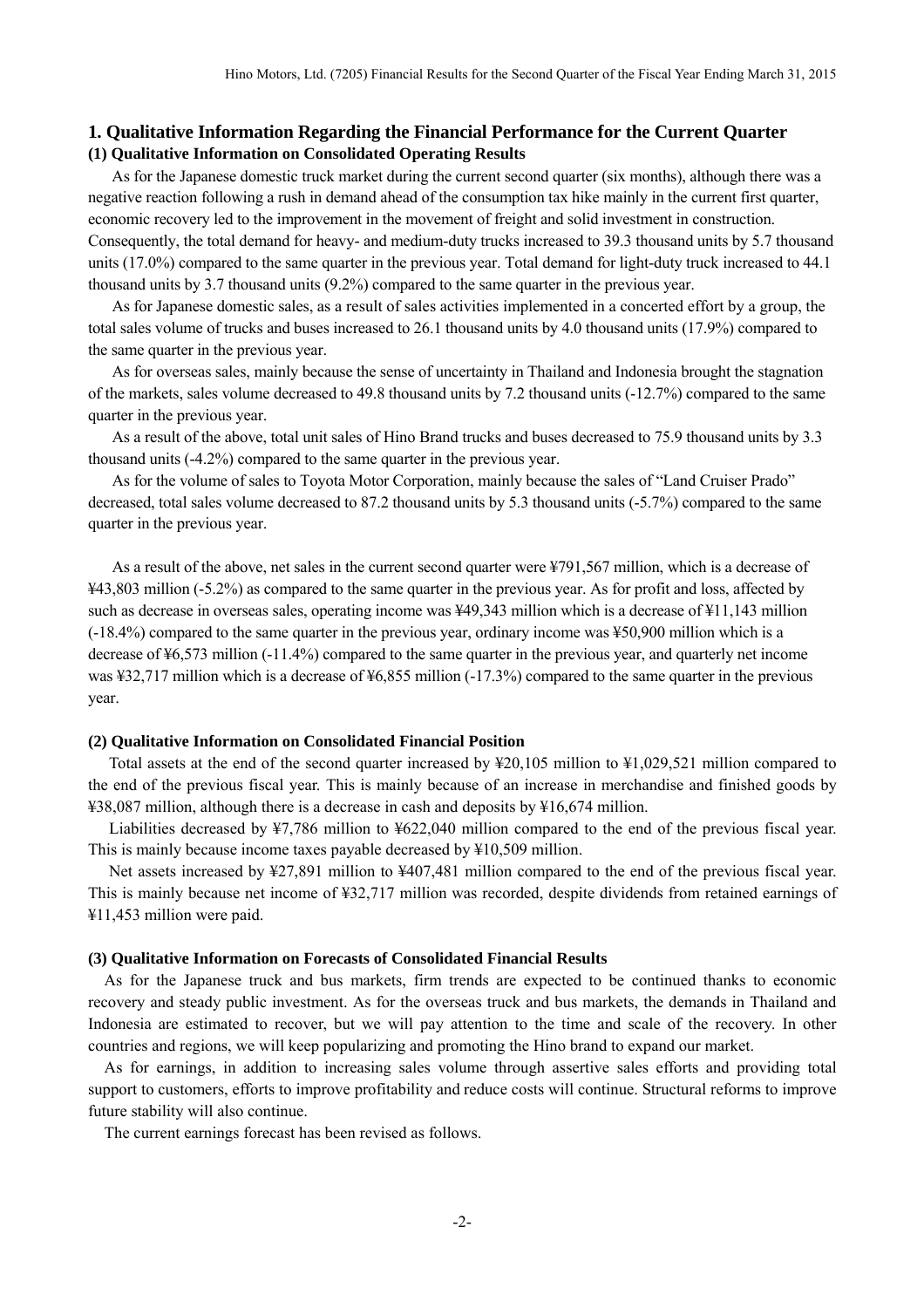| (Consolidated Earnings Forecast for the Full Fiscal Year) |  |
|-----------------------------------------------------------|--|
|                                                           |  |
|                                                           |  |
|                                                           |  |
|                                                           |  |
|                                                           |  |

\* The above forecasts are created based on the information available to the company and on certain assumptions deemed reasonable, and are not guaranteed to be achieved.

### <span id="page-5-0"></span>**2. Summary Information (Notes)**

### <span id="page-5-1"></span>**[Changes in Accounting Policies, Accounting Estimates and Restatements]**

(Changes in Accounting Policies)

(Application of Accounting Standard for Retirement Benefits and related guidance)

"Accounting Standard for Retirement Benefits" (Accounting Standards Board of Japan (ASBJ) Statement No. 26, May 17, 2012. Referred to as "Accounting Standard") and "Guidance on Accounting Standard for Retirement Benefits" (ASBJ Guidance No. 25, May 17, 2012. Referred to as "Guidance") were applied from the first quarter of the current consolidated accounting period, regarding Paragraph 35 of the Accounting Standard and Paragraph 67 of the Guidance, to review its calculation methods for the projected retirement benefit obligation and service cost, alter the method for attributing the expected benefit to periods of service from a straight-line basis to a benefit formula basis, and change the discount rate determination method from the one in which the period of bonds that are the base for determining discount rate is specified with reference to the approximate number of years of the average remaining years of service to the one that uses a single weighted average discount rate, which reflects the period until the scheduled payment date and the amount for each period.

As for the application of the Accounting Standard and the Guidance, the projected retirement benefit obligation and the effect of the change of the service cost calculation method were reflected in retained earnings at the beginning of the second quarter of the current consolidated accounting period, in accordance with the transitional treatment stipulated in Paragraph 37 of the Accounting Standard.

As a result, net defined benefit liability increased by ¥1,292 million and retained earnings decreased by ¥819 million at the beginning of the current consolidated accounting period. The effect of these changes on the operating income, ordinary income, and income before income taxes for the second quarter of the current term is considered to be immaterial.

(Application of Accounting Standard for Business Combinations and related rule)

As "Accounting Standard for Business Combinations" (ASBJ statement No. 21), "Accounting Standard for Consolidated Financial Statements" (ASBJ statement No. 22), "Accounting Standard for Business Divestitures" (ASBJ statement No. 7) and other related standards and implementation guidance were revised on September 13, 2013, and became applicable from fiscal years beginning on or after April 1, 2014. We applied these accounting standards and implementation guidance from the first quarter of the current consolidated accounting period (excluding Paragraph 39 of Accounting Standard for Consolidated Financial Statements), and adopted the method of posting the difference in equity change of our company with respect to the subsidiaries that are still under control as capital surplus and posting acquisition-related costs as the expenditures for the consolidated accounting year. As for the business combination conducted at the beginning on or after April 1, 2014, we adopted the method of reflecting the revision to the acquisition cost allotment due to the tentative accounting settlement in the quarterly consolidated financial statement for the quarter including the date of business combination.

The application of Accounting Standard for Business Combinations and related rule were applied in accordance with the transitional handling specified in Paragraph 58-2(4) of Accounting Standard for Business Combinations, Paragraph 44-5(4) of Accounting Standard for Consolidated Financial Statements, and Paragraph 57-4(4) of Accounting Standard for Business Divestitures, and we started applying these accounting standards at the beginning of the first quarter of the current consolidated accounting period.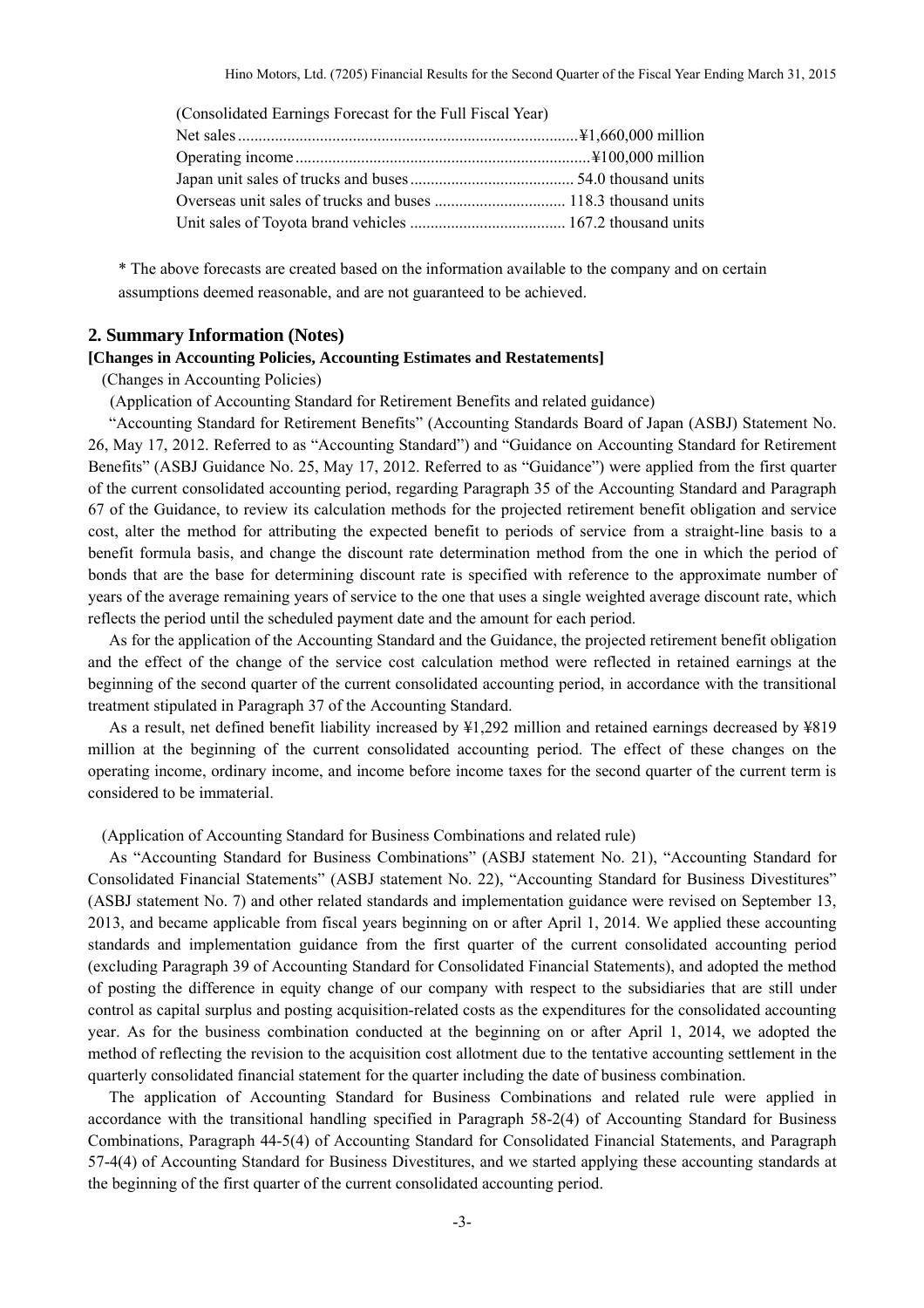As a result, income before income taxes decreased by ¥323 million while capital surplus increased by ¥323 million, in the second quarter of the current consolidated accounting period.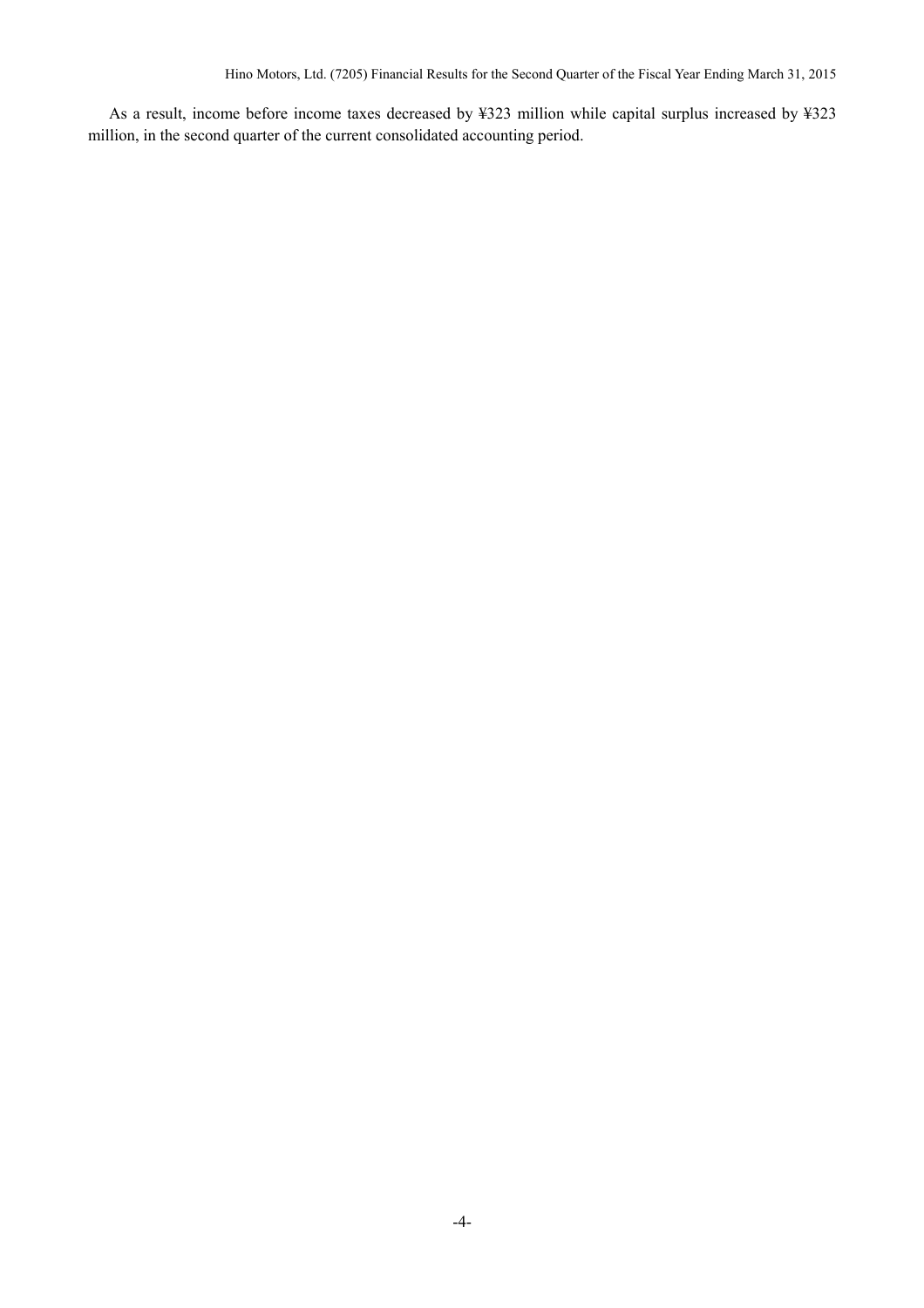# <span id="page-7-0"></span>**3. Quarterly Consolidated Financial Statements**

# **(1) Quarterly Consolidated Balance Sheets**

<span id="page-7-1"></span>

| Vaarterry Consonaated Dalance              |                        | (Millions of yen)          |
|--------------------------------------------|------------------------|----------------------------|
|                                            | FY 2014                | Second Quarter of FY 2015  |
|                                            | (As of March 31, 2014) | (As of September 30, 2014) |
| Assets                                     |                        |                            |
| Current assets                             |                        |                            |
| Cash and deposits                          | 44,738                 | 28,064                     |
| Notes and accounts receivable-trade        | 285,481                | 281,486                    |
| Merchandise and finished goods             | 94,211                 | 132,298                    |
| Work in process                            | 26,055                 | 29,517                     |
| Raw materials and supplies                 | 35,205                 | 37,244                     |
| Other                                      | 68,879                 | 53,387                     |
| Allowance for doubtful accounts            | (4,050)                | (4,010)                    |
| Total current assets                       | 550,522                | 557,987                    |
| Non-current assets                         |                        |                            |
| Property, plant and equipment              |                        |                            |
| Buildings and structures, net              | 93,667                 | 99,335                     |
| Machinery, equipment and vehicles, net     | 82,349                 | 84,836                     |
| Land                                       | 99,574                 | 99,438                     |
| Other                                      | 52,293                 | 49,469                     |
| Total property, plant and equipment        | 327,884                | 333,079                    |
| Intangible assets                          | 17,589                 | 17,407                     |
| Investments and other assets               |                        |                            |
| Investment securities                      | 101,330                | 109,237                    |
| Other                                      | 15,396                 | 15,120                     |
| Allowance for doubtful accounts            | (3,308)                | (3,311)                    |
| Total investments and other assets         | 113,419                | 121,046                    |
| Total non-current assets                   | 458,893                | 471,533                    |
| Total assets                               | 1,009,416              | 1,029,521                  |
| Liabilities                                |                        |                            |
| <b>Current liabilities</b>                 |                        |                            |
| Notes and accounts payable-trade           | 247,492                | 258,916                    |
| Short-term loans payable                   | 108,883                | 108,348                    |
| Current portion of long-term loans payable | 18,012                 | 13,037                     |
| Income taxes payable                       | 23,275                 | 12,765                     |
| Provision for product warranties           | 26,891                 | 31,358                     |
| Other provision                            | 5,705                  | 4,972                      |
| Other                                      | 87,198                 | 69,604                     |
| Total current liabilities                  | 517,460                | 499,002                    |
| Non-current liabilities                    |                        |                            |
| Long-term loans payable                    | 15,219                 | 20,290                     |
| Net defined benefit liability              | 60,680                 | 61,937                     |
| Other provision                            | 1,712                  | 1,632                      |
| Other                                      | 34,753                 | 39,176                     |
| Total non-current liabilities              | 112,365                | 123,037                    |
| <b>Total liabilities</b>                   | 629,826                | 622,040                    |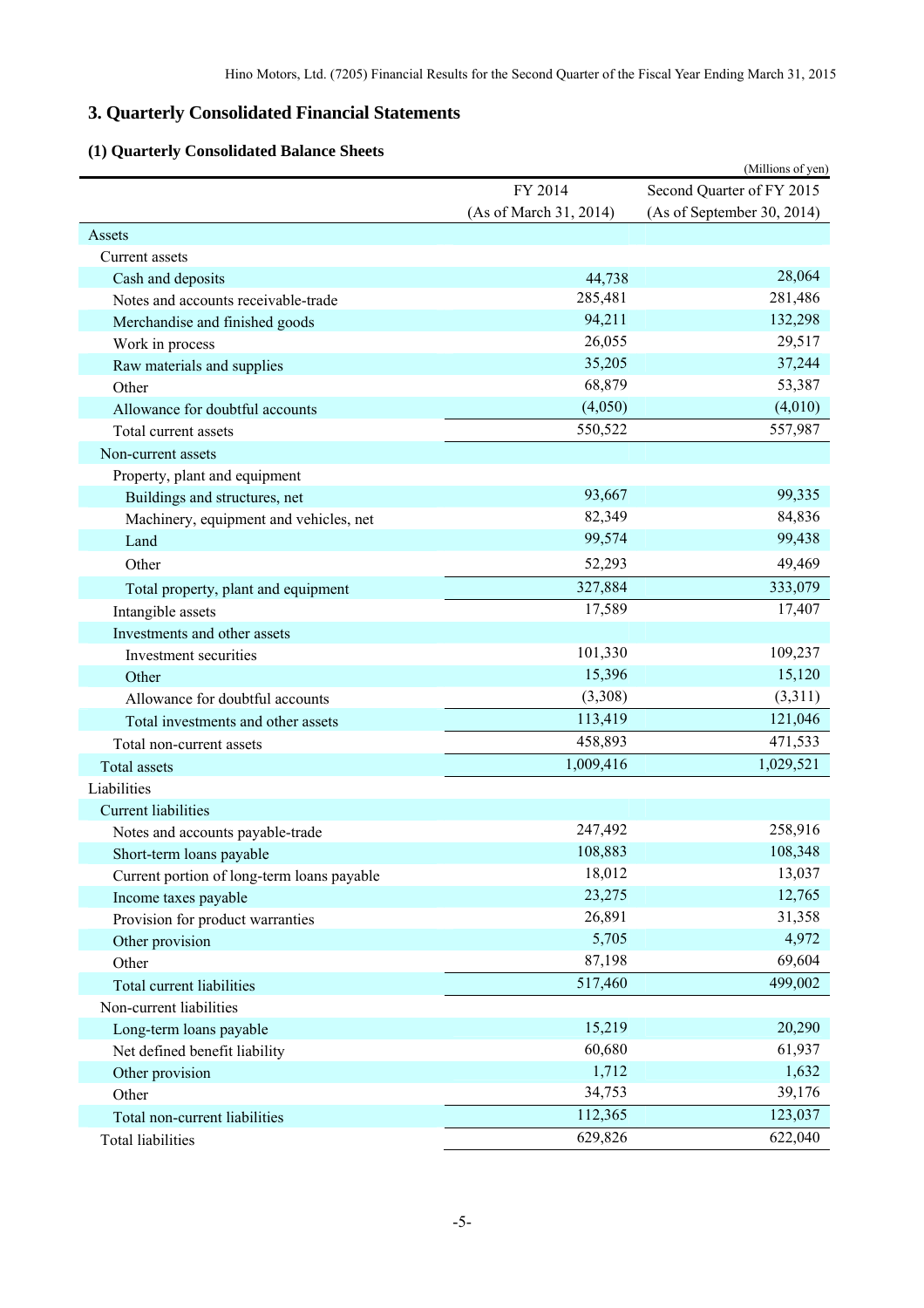| Hino Motors, Ltd. (7205) Financial Results for the Second Quarter of the Fiscal Year Ending March 31, 2015 |  |
|------------------------------------------------------------------------------------------------------------|--|
|------------------------------------------------------------------------------------------------------------|--|

|                                                       |                        | (Millions of yen)          |  |
|-------------------------------------------------------|------------------------|----------------------------|--|
|                                                       | FY 2014                | Second Quarter of FY 2015  |  |
|                                                       | (As of March 31, 2014) | (As of September 30, 2014) |  |
| Net assets                                            |                        |                            |  |
| Shareholders' equity                                  |                        |                            |  |
| Capital stock                                         | 72,717                 | 72,717                     |  |
| Capital surplus                                       | 64,835                 | 65,211                     |  |
| Retained earnings                                     | 177,040                | 197,484                    |  |
| Treasury shares                                       | (751)                  | (658)                      |  |
| Total shareholders' equity                            | 313,841                | 334,755                    |  |
| Accumulated other comprehensive income                |                        |                            |  |
| Valuation difference on available-for-sale securities | 34,554                 | 38,863                     |  |
| Deferred gains or losses on hedges                    | (76)                   | (108)                      |  |
| Revaluation reserve for land                          | 1,927                  | 1,927                      |  |
| Foreign currency translation adjustment               | (4,600)                | (3,047)                    |  |
| Remeasurements of defined benefit plans               | (5,582)                | (5,265)                    |  |
| Total accumulated other comprehensive income          | 26,223                 | 32,369                     |  |
| Subscription rights to shares                         | 212                    | 182                        |  |
| Minority interests                                    | 39,312                 | 40,174                     |  |
| Total net assets                                      | 379,589                | 407,481                    |  |
| Total liabilities and net assets                      | 1,009,416              | 1,029,521                  |  |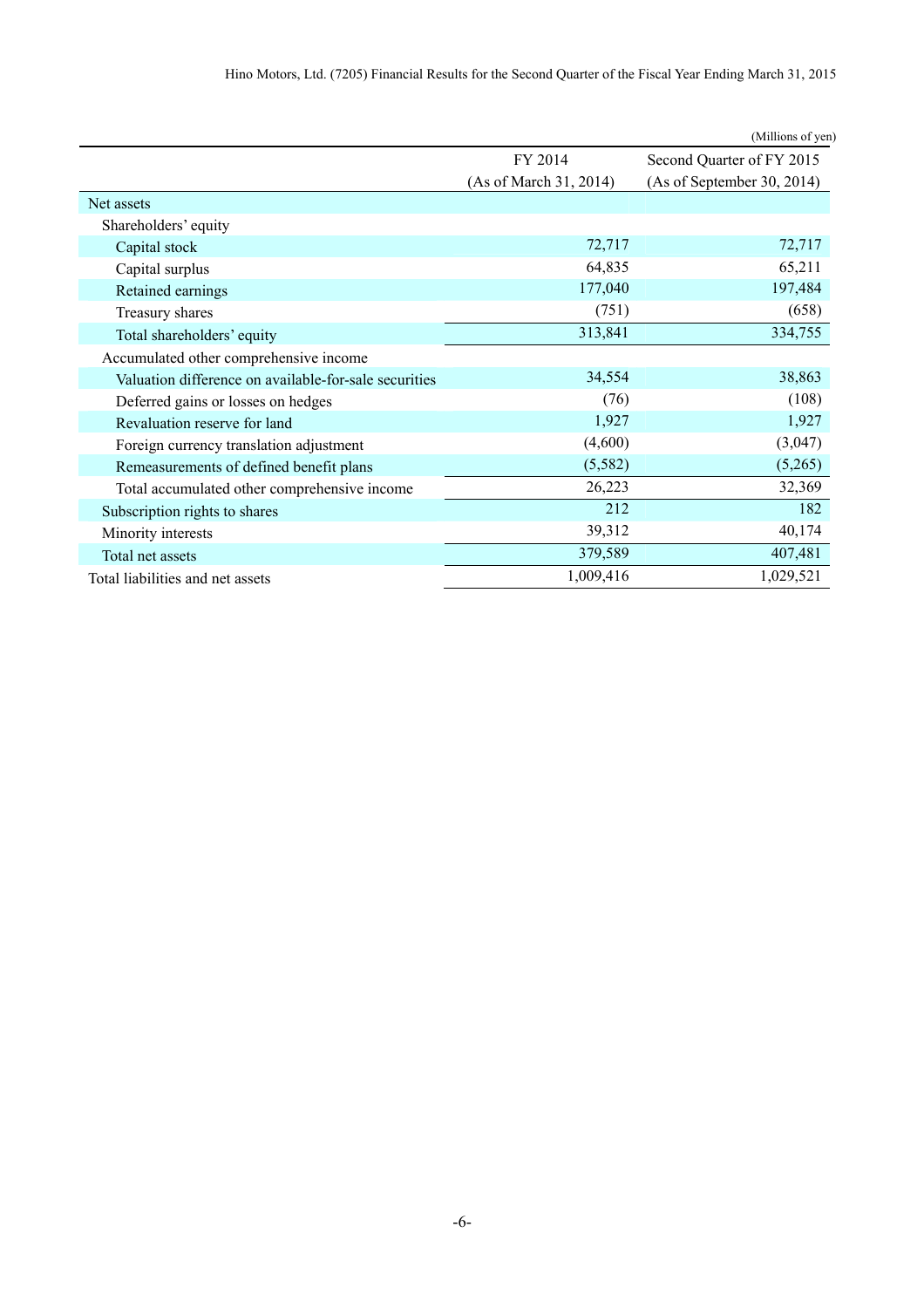# <span id="page-9-0"></span>**(2) Quarterly Consolidated Statements of Income and Quarterly Consolidated Statements of Comprehensive Income**

<span id="page-9-1"></span>[Quarterly Consolidated Statements of Income]

[Consolidated Second Quarter of FY 2015 and FY 2014 (Cumulative)]

<span id="page-9-2"></span>

|                                                    |                           | (Millions of yen)         |  |
|----------------------------------------------------|---------------------------|---------------------------|--|
|                                                    | Second Quarter of FY 2014 | Second Quarter of FY 2015 |  |
|                                                    | (From April 1, 2013       | (From April 1, 2014       |  |
|                                                    | to September 30, 2013)    | to September 30, 2014)    |  |
| Net sales                                          | 835,370                   | 791,567                   |  |
| Cost of sales                                      | 687,112                   | 651,308                   |  |
| Gross profit                                       | 148,257                   | 140,258                   |  |
| Selling, general and administrative expenses       |                           |                           |  |
| Salary and allowances                              | 18,953                    | 20,880                    |  |
| Provision for bonuses                              | 2,178                     | 2,428                     |  |
| Provision for retirement benefits                  | 1,427                     |                           |  |
| Retirement benefit expenses                        |                           | 1,273                     |  |
| Other                                              | 65,211                    | 66,333                    |  |
| Total selling, general and administrative expenses | 87,771                    | 90,915                    |  |
| Operating income                                   | 60,486                    | 49,343                    |  |
| Non-operating income                               |                           |                           |  |
| Interest income                                    | 557                       | 667                       |  |
| Dividend income                                    | 1,662                     | 1,679                     |  |
| Foreign exchange gains                             |                           | 769                       |  |
| Equity in earnings of affiliates                   |                           | 444                       |  |
| Miscellaneous income                               | 1,170                     | 1,669                     |  |
| Total non-operating income                         | 3,391                     | 5,230                     |  |
| Non-operating expenses                             |                           |                           |  |
| Interest expenses                                  | 2,365                     | 2,851                     |  |
| Foreign exchange losses                            | 3,432                     |                           |  |
| Equity in losses of affiliates                     | 71                        |                           |  |
| Miscellaneous expenses                             | 533                       | 821                       |  |
| Total non-operating expenses                       | 6,403                     | 3,672                     |  |
| Ordinary income                                    | 57,473                    | 50,900                    |  |
| Extraordinary income                               |                           |                           |  |
| Gain on sales of non-current assets                | 35                        | 681                       |  |
| Gain on sales of investment securities             | 43                        | 12                        |  |
| Gain on bargain purchase                           | 1,209                     |                           |  |
| Other                                              | 13                        | 57                        |  |
| Total extraordinary income                         | 1,301                     | 751                       |  |
| <b>Extraordinary losses</b>                        |                           |                           |  |
| Loss on sales and retirement of non-current assets | 422                       | 242                       |  |
| Impairment loss                                    | 21                        | 20                        |  |
| Other                                              | 32                        | 71                        |  |
| Total extraordinary losses                         | 476                       | 334                       |  |
| Income before income taxes                         | 58,298                    | 51,317                    |  |
| Income taxes-current                               | 16,638                    | 15,836                    |  |
| Income taxes-deferred                              | (2, 534)                  | (541)                     |  |
| Total income taxes                                 | 14,104                    | 15,295                    |  |
| Income before minority interests                   | 44,194                    | 36,022                    |  |
| Minority interests in income                       | 4,621                     | 3,304                     |  |
| Net income                                         | 39,572                    | 32,717                    |  |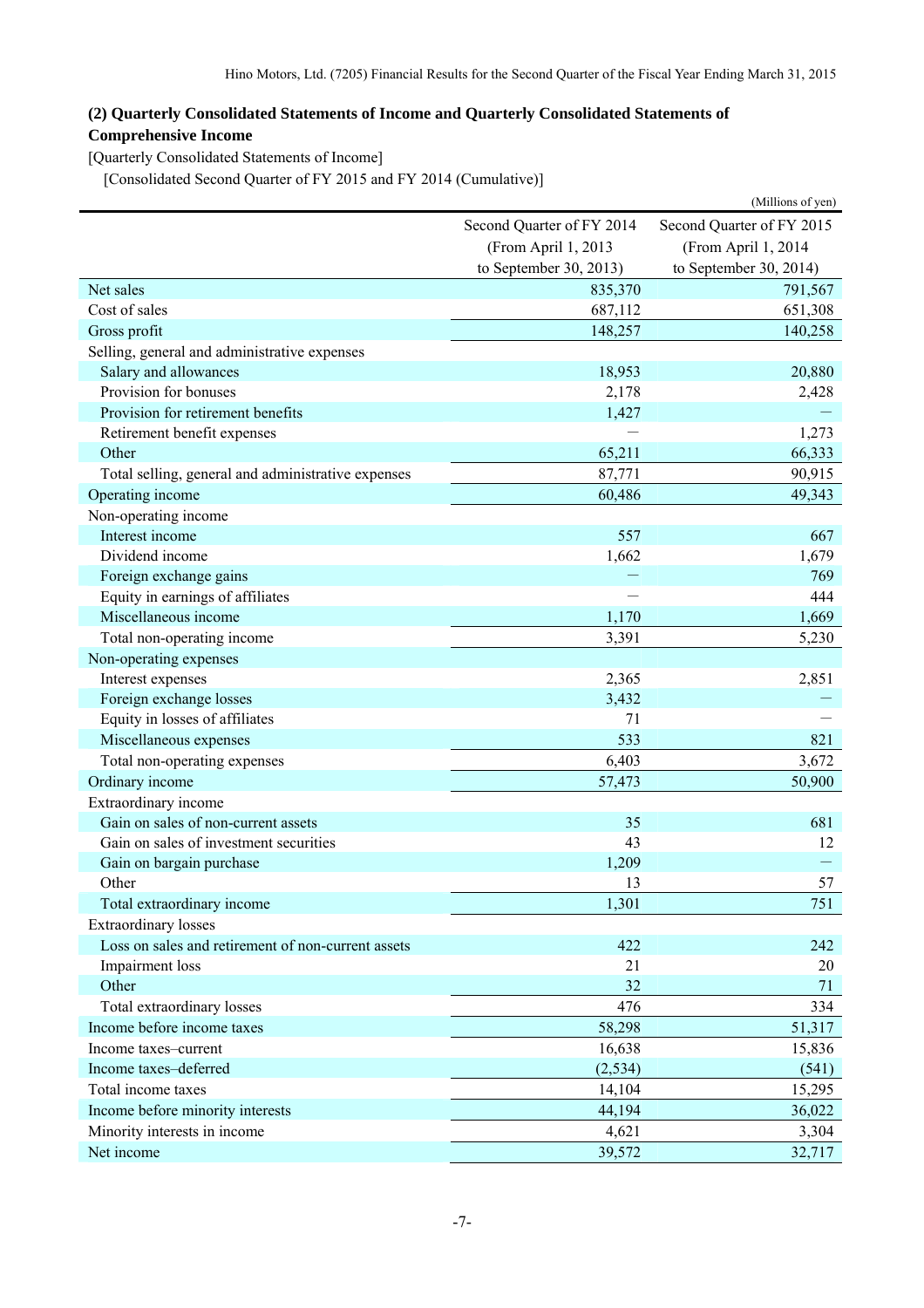<span id="page-10-0"></span>[Quarterly Consolidated Statements of Comprehensive Income]

[Consolidated Second Quarter of FY 2015 and FY 2014 (Cumulative)]

<span id="page-10-1"></span>

|                                                       |                                              | (Millions of yen)         |  |
|-------------------------------------------------------|----------------------------------------------|---------------------------|--|
|                                                       | Second Quarter of FY 2014                    | Second Quarter of FY 2015 |  |
|                                                       | (From April 1, 2013)<br>(From April 1, 2014) |                           |  |
|                                                       | to September 30, 2013)                       | to September 30, 2014)    |  |
| Income before minority interests                      | 44,194                                       | 36,022                    |  |
| Other comprehensive income                            |                                              |                           |  |
| Valuation difference on available-for-sale securities | 5,867                                        | 3,726                     |  |
| Deferred gains or losses on hedges                    | 256                                          | (32)                      |  |
| Foreign currency translation adjustment               | (3,305)                                      | 2,270                     |  |
| Remeasurements of defined benefit plans               |                                              | 301                       |  |
| Share of other comprehensive income of entities       | 1,364                                        | 532                       |  |
| accounted for using equity method                     |                                              |                           |  |
| Total other comprehensive income                      | 4,181                                        | 6,798                     |  |
| Comprehensive income                                  | 48,375                                       | 42,820                    |  |
| (Comprehensive income attributable to)                |                                              |                           |  |
| Comprehensive income attributable to owners of        | 44,073                                       | 38,863                    |  |
| parent                                                |                                              |                           |  |
| Comprehensive income attributable to minority         | 4,302                                        | 3,957                     |  |
| interests                                             |                                              |                           |  |